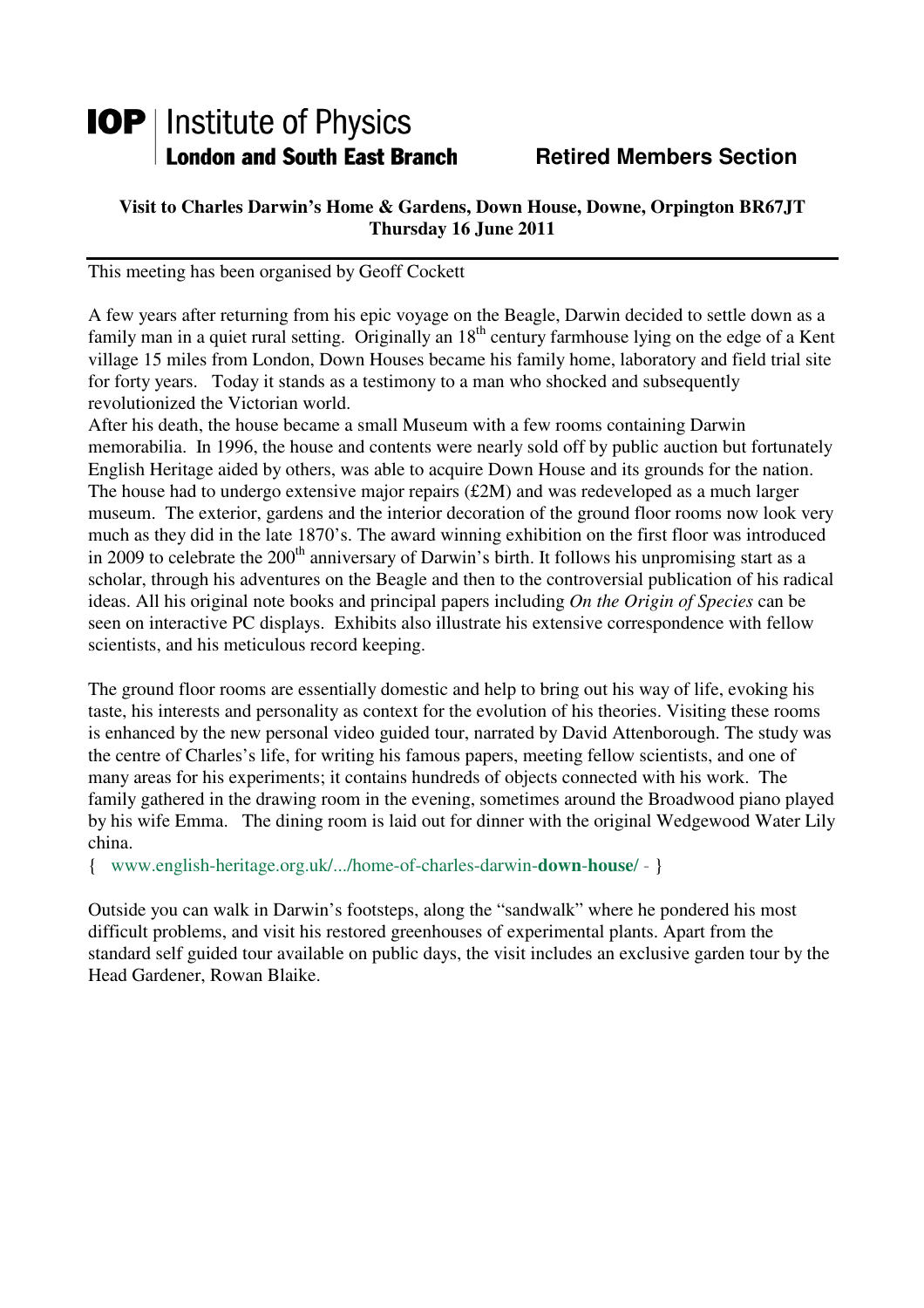#### Programme

| Time            | Details                                                                                                                                                        |
|-----------------|----------------------------------------------------------------------------------------------------------------------------------------------------------------|
| $10:40 - 11:10$ | Arrive Down House for coffee etc. in Tea Room: Gardens open at 10.00                                                                                           |
| $11:10 - 12:40$ | Divide into two groups. 1 <sup>st</sup> group Video Guided Tour of Ground Floor,<br>then self-guided tour of first floor. $2nd$ group : reverse of $1st$ group |
| $12:40 - 13:50$ | Light lunch in Tea Room                                                                                                                                        |
| $14:00 - 15:00$ | Garden tour led by Head Gardener Rowan Blaike, Longer if necessary                                                                                             |
| $15:10$ onwards | Refreshments available in Tea Room, further visits to exhibition as<br>required, then disperse.                                                                |
| 17:00           | House closes, Gardens $\&$ shop open till 18.00                                                                                                                |

### Directions:

- 1. **CAR**: Exit J4 M25 via the turning signposted London (SE), Bromley. In about a mile, take the  $3<sup>rd</sup>$  exit signposted A21 Bromley. In 2.9 miles at the 3rd roundabout take the 1<sup>st</sup> exit B2158 signposted Farnborough, Downe. In 50m, turn Left signed Down House, Downe. After 0.6 miles turn Left into High Elms Rd, signed Down House. After 1.6 miles at the T junction turn Right and almost immediately turn Left into Luxted Rd, signed for Down House, 0.3 miles ahead.
- 2. **PUBLIC TRANSPORT**: Train from Victoria to Bromley South; London Transport 146 bus service at xx.36 from bus stop X to Downe village, 19 minutes. Then 0.3 miles walk along Luxted Rd, signposted Down House. Train from Victoria or Charing X to Orpington; from adjoining bus station take the infrequent R8 bus service to Biggin Hill and which passes Down House .Timetables should be checked in early June.

### Costs & Numbers

House & garden fees plus REMS admin charge: Non-members, £14pp. English Heritage members on production of their membership cards £6pp. Numbers 20 Maximum.

Lunch: Experience shows that to keep to a programme timetable it is better to take lunch in the Tea Room rather than run the risk of a 50 minute delay in the local pubs. Freshly prepared food is provided. For example, sandwiches with a choice of fillings and side salad; or soup and roll; either choice with tea or coffee £5.75. To assist catering supplies, please indicate your intention on the booking form. Wine, beer, soft drink cakes etc are also available Pay on the day. Sorry no picnics allowed in house or grounds.

Contacts: Before 16/6/2011 John Belling: 07986 379935 On the day. Geoff Cockett: 07882 207047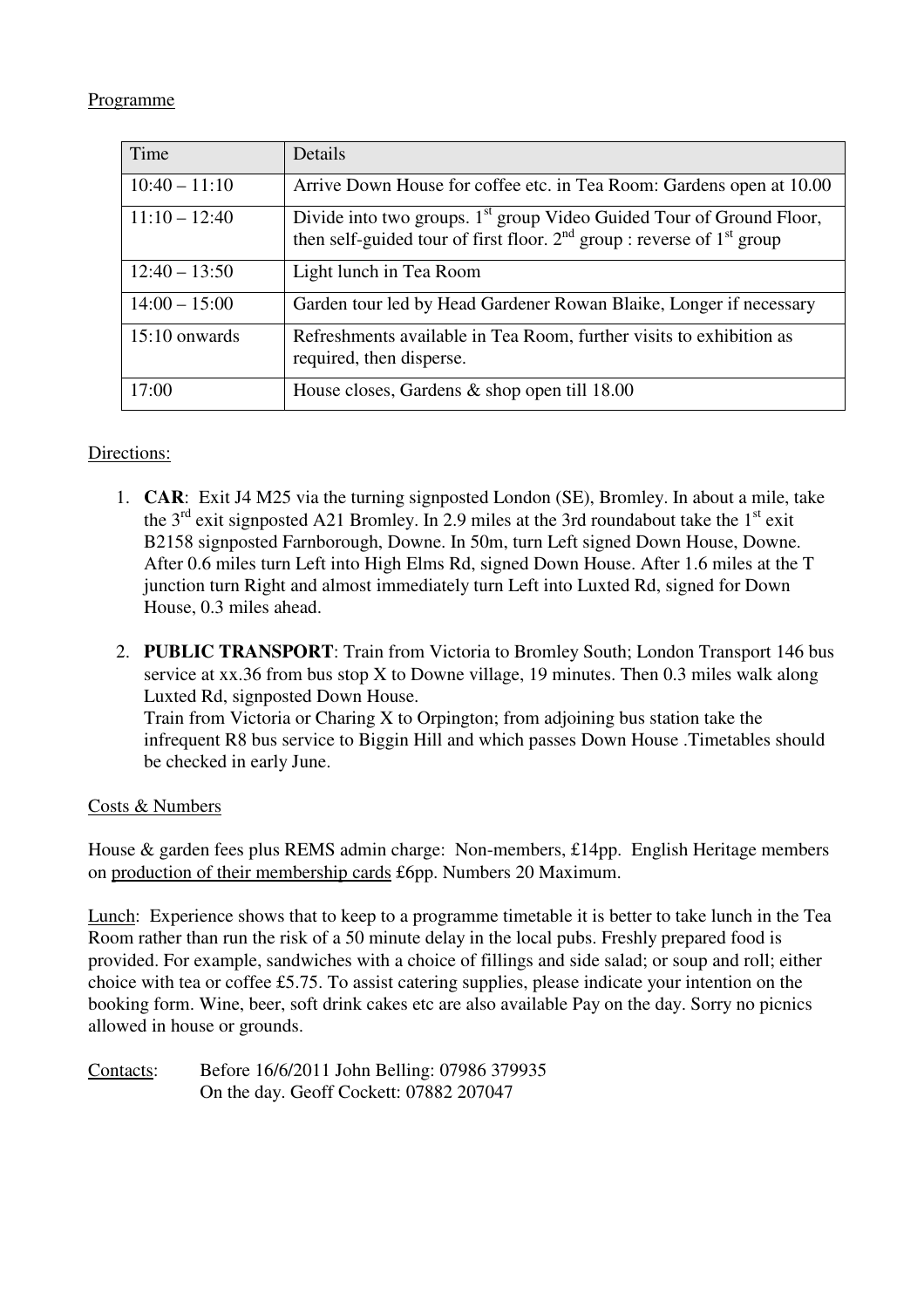